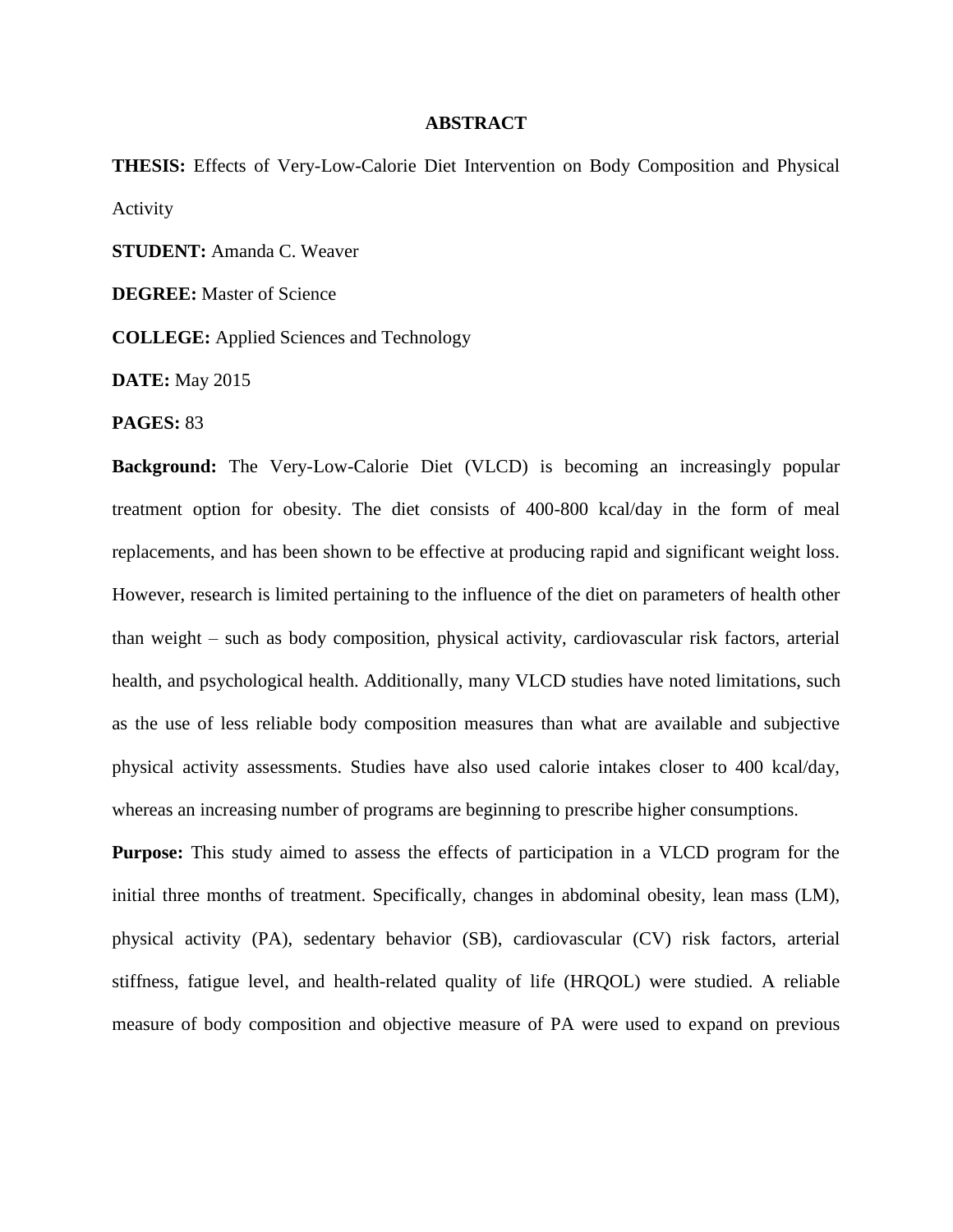research. Findings from this study provide information to health care professionals regarding use of a VLCD as a weight loss treatment for overall health.

**Methods:** Eighteen subjects (1 male) completed four visits for this study. The first visit consisted of completion of questionnaires including health-history, fatigue, and HRQOL. Subjects were asked to complete one week of objective PA monitor wear-time. The second visit followed the first by approximately one week. Measurements of body composition and arterial stiffness were obtained. The third and fourth visits were separated from the first and second by approximately three months and included a complete assessment of the same measures as the initial visits. Changes in initial to follow-up measures were assessed via paired-samples t-tests.

**Results:** Significant improvements were found in initial to three-month follow up measures in weight (115.7  $\pm$  31.2 kg to 101.0  $\pm$  26.7 kg), abdominal fat (5.7  $\pm$  2.4 kg to 4.3  $\pm$  2.0 kg), systolic blood pressure (BP;  $127 \pm 16$  mmHg to  $112 \pm 20$  mmHg), diastolic BP (83  $\pm$  9 mmHg to 69  $\pm$  9 mmHg), fatigue severity (score  $32 \pm 11$  to score  $26 \pm 10$ ), and HRQOL (score  $99 \pm 11$  to score 109  $\pm$  9). Additionally, a significant decrease was detected in LM (51.8  $\pm$  9.7 kg to 50.4  $\pm$  9.1 kg). No significant changes were found in objective PA, objective SB, or arterial stiffness.

**Conclusions:** The results of this study indicated weight loss via a VLCD consisting of 760 kcal/day was effective at producing positive changes in several measures of body composition and psychological health, and cardiovascular risk; and also resulted in a significant decrease in LM. Findings expanded on previous research to include a reliable measure of body composition that showed similar directional changes. Conversely, objective measurement of PA in the current study found no significant changes, whereas previous research using subjective measures has found increased PA engagement. Due to the relationship between PA and long-term weight loss